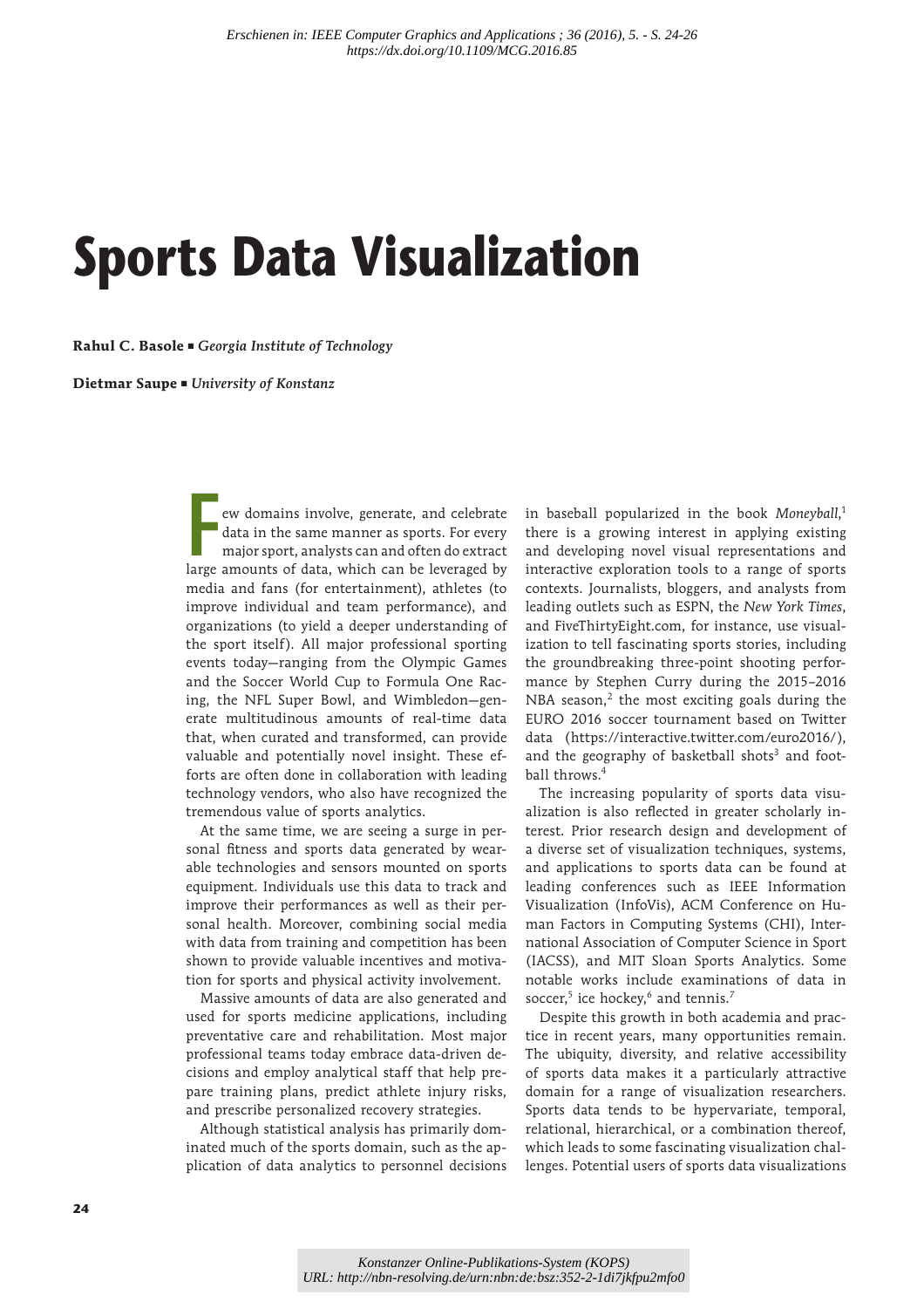range from individuals (professionals and hobbyists) to groups and entire organizations, each with differing sets of tasks and requirements.

Motivated by the significant growth and popularity as well as overall potential of sports data visualization, we sought state-of-the-art research for this special issue. In particular, from a total of 17 submissions, we selected four representative articles for this issue, as well as a fifth that will appear in a future issue, that cover a broad range of sports data visualization topics. We thank all the reviewers for their valuable feedback and comments.

## **Special Issue Articles**

In "StatCast Dashboard: Exploration of Spatiotemporal Baseball Data," Marcos Lage, Jorge Piazentin Ono, Daniel Cervone, Justin Chiang, Carlos Dietrich, and Claudio T. Silva present a visualization and analytics infrastructure to help query and facilitate analysis of StatCast, a novel Major League Baseball baseball data system provided that tracks player and ball locations as well as semantically meaningful game events. Rather than just looking at single-play statistics, their system facilitates an interactive visual examination of a collection of games and analysis of comprehensive trends. Through a simple query interface and a set of flexible interactive visualization tools, the authors enable analysts, players, and coaches to gain spatiotemporal insights into the game of baseball, including a precise quantification and assessment of a player's defensive abilities. As more data and metrics are added to the StatCast engine, a myriad of additional analyses will become possible.

The article by Charles Perin, Jeremy Boy, and Frédéric Vernier, "Using Gap Charts to Visualize the Temporal Evolution of Ranks and Scores," addresses a fundamental task many sports enthusiasts often have with understanding sports data. How do you effectively portray rankings over time? Traditional approaches generally include table presentations, but they have many limitations, including the inability to provide an understanding of the evolution of multiple metrics. Gap charts, a novel class of line charts, overcome many of these issues by encoding multiple performance metrics (such as rank and score magnitude), leveraging space-filling visualization techniques to create an overlap-free line chart. Using soccer and Tour de France data, the authors demonstrate the value and effectiveness of their approach.

In "Director's Cut: Analysis and Annotation of Soccer Matches," Manuel Stein, Halldór Janetzko, Thorsten Breitkreutz, Daniel Seebacher, Tobias Schreck, Michael Grossniklaus, Iain D. Couzin, and Daniel A. Keim focus their visual analytics system on soccer analysis based on video combined with motion and event data. The essential ingredients for match analysis are interaction spaces, free spaces, and pass options, all of which are intrinsically difficult for algorithms to estimate to the satisfaction of domain experts. The authors' contribution provides visual-interactive and dataanalysis support for annotating these important characteristics. Together with a rule-based annotation framework, experts can quickly identify key situations and features in matches. The goal is to greatly reduce the effort of traditional manually processed, annotated, and edited video sequences for match analysis and presentation.

## *Sports data tends to be hypervariate, temporal, relational, hierarchical, or a combination thereof, which leads to some fascinating visualization challenges.*

Lastly, in "Sports Tournament Predictions by Direct Manipulation," Romain Vuillemot and Charles Perin examine how to effectively provide visual analytic support to sports fans who desire to predict team performances in individual games or entire tournaments. The ability to support this effectively is challenging given the complexity of the mental process involved. The authors report on their multistage system design and development journey. Their results show that the design of a direct manipulation interface using a visual tool called Drag-and-Snap can significantly aid with prediction tasks.

### **Future Research Directions**

The articles included in this special issue cover a broad range of topics. Still, they only scratch the surface of potential future research directions. We foresee that as sports become increasingly data driven, we will see many more studies in this field.

Real-time visualization and likewise sonification can be effectively used in feedback training to facilitate better motor learning and to optimize performance, both in sports as well as physical and rehabilitation medicine. Data gathering is becoming increasingly ubiquitous with cheaper sensor technology and easier ways to automatically upload measured data to cloud services that can instantly analyze, visualize, and compare it with